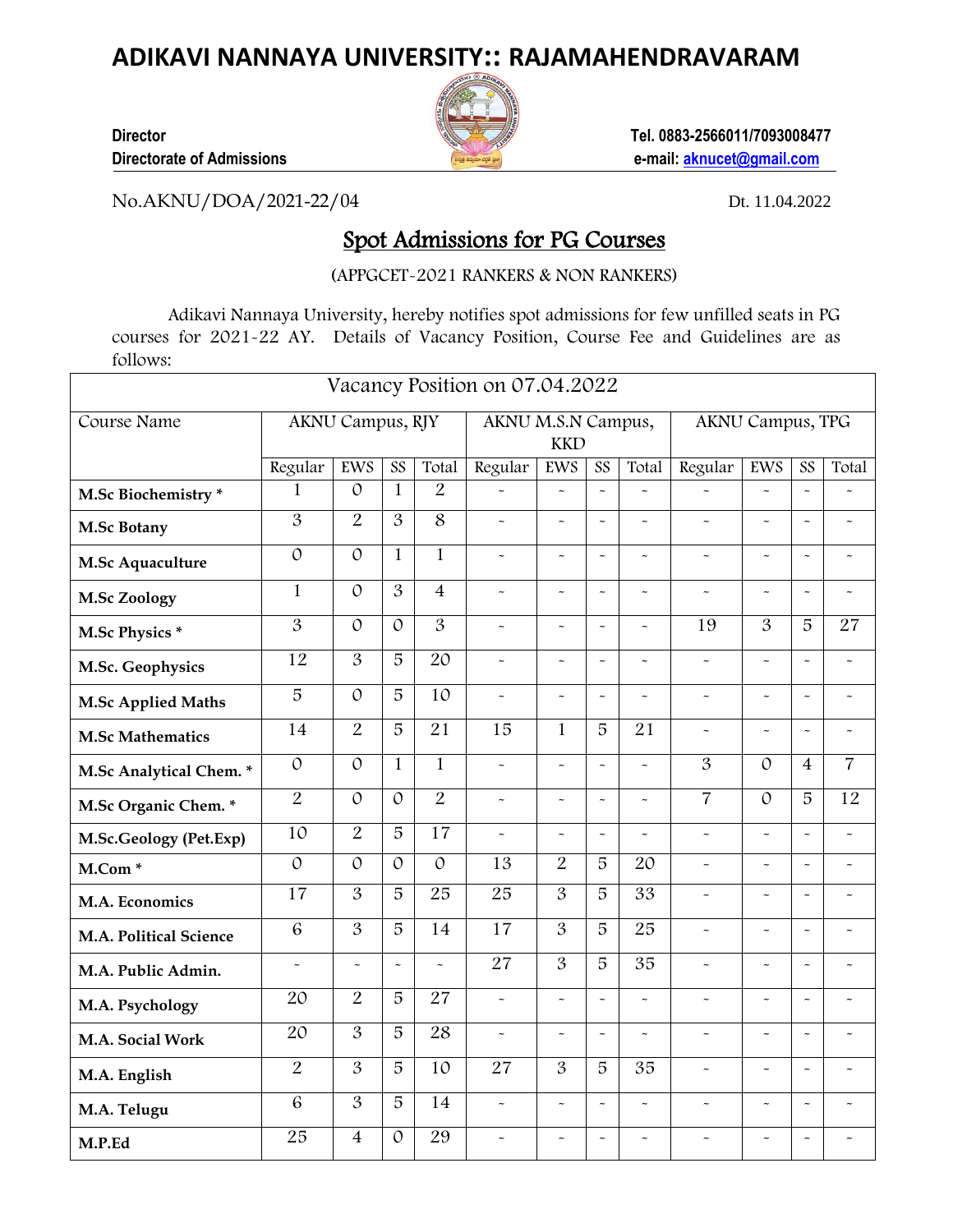Fee Structure:

| Courses | Regular Fee | Self-Supporting Fee |
|---------|-------------|---------------------|
| Science | 14500       | 33100               |
| Arts    | 9100        | 23100               |
| M.P.Ed  | 21100       | 33100               |

| Date of Spot Admission for all Science Courses | 18.04.2022 (Monday)         |  |  |  |  |
|------------------------------------------------|-----------------------------|--|--|--|--|
| in three campuses $- RJY$ , KKD & TPG          |                             |  |  |  |  |
| Date of Spot Admission for all Arts Courses in | 19.04.2022 (Tuesday)        |  |  |  |  |
| two campuses $- RJY & KKD$                     |                             |  |  |  |  |
| <b>Registration Time</b>                       | 9.30 A.M to 11.00 A.M       |  |  |  |  |
| Venue                                          | Convention Center, AKNU RJY |  |  |  |  |
|                                                |                             |  |  |  |  |
|                                                |                             |  |  |  |  |
| Spot Admission Processing Fee for              | $Rs.500/-$                  |  |  |  |  |
| <b>APPGCET</b> candidates                      |                             |  |  |  |  |
| Spot Admission Processing Fee for              | Rs1000/-                    |  |  |  |  |
| <b>NONCET</b> candidates                       |                             |  |  |  |  |

## Guidelines:

- 1. Candidates who have not taken admission so far are only eligible. Candidates shall not be allowed for spot admission without original certificates.
- 2. All vacant seats will be filled as per the rule or reservation, if same category candidate not available, seat shall be filled with the candidate as per seat conversion matrix.
- 3. Selected candidates should pay the course fee on the spot, in UBI, AKNU Campus Branch.
- 4. Please Note that the Students admitted through Spot Admissions (i.e.) leftover seats of the Convenor quota in the Institutional Spot Admissions are not eligible for Tuition Fee Reimbursement Vide G.O.Ms.No. 66, SW-Edn., Department Dated: 08.09.2010.